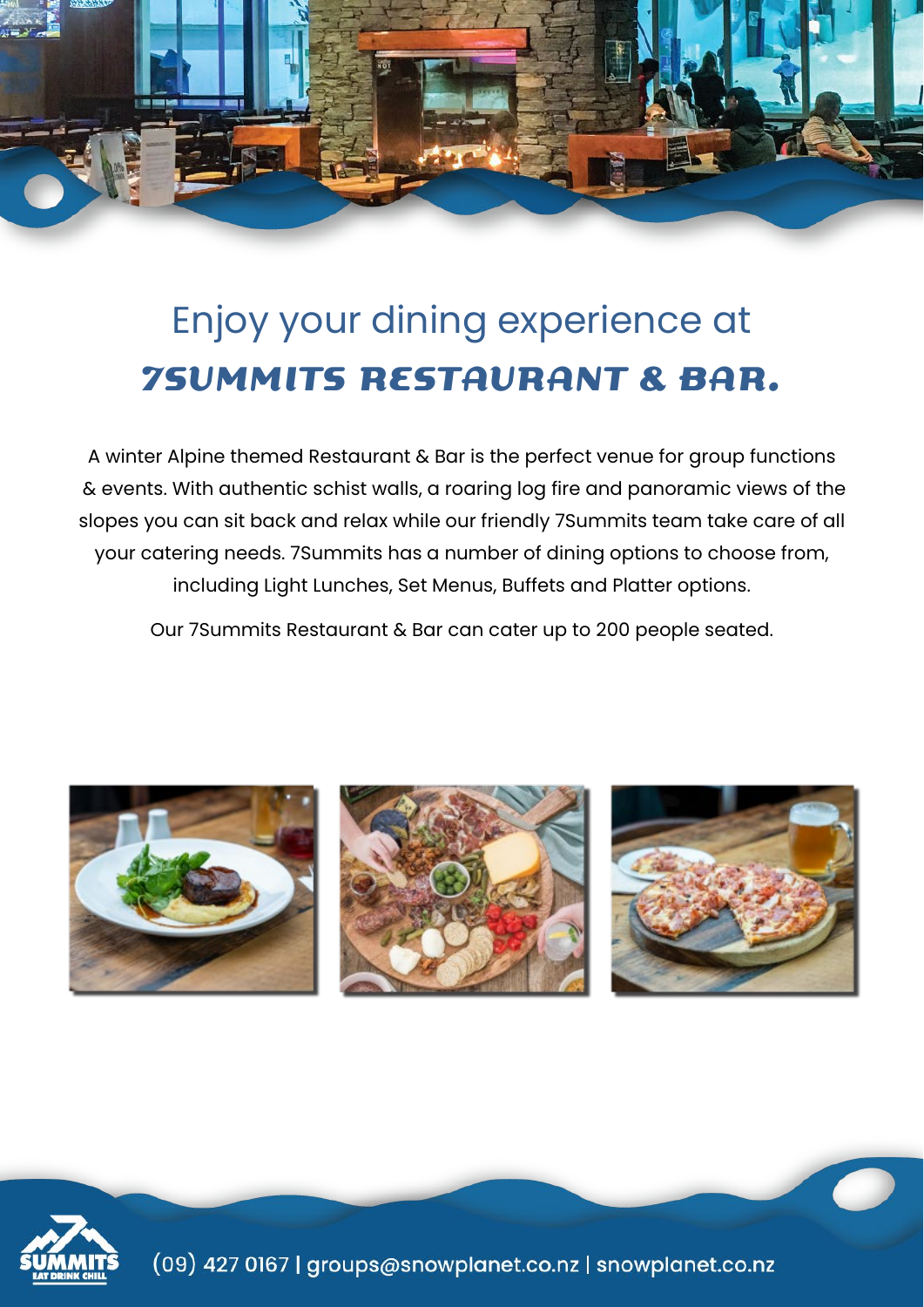

# **LIGHT LUNCH**

# \$25 per person

Your choice of:

#### **Open Steak Sandwich**

Seared steak on toasted bread with lettuce, tomato, caramelised onion and barbeque mayo served with golden fries

## **Sticky Pork Belly Salad**

Chilli, coriander, Asian slaw and caramel glaze

**Chicken Fajitas** served with guacamole, sour cream and salsa

# **7Summits Chef's Pasta**

Chef's vegetarian pasta with fresh seasonal vegetables, house-made Napoli sauce topped with shaved parmesan

## **House Beer Battered Fish**

French fries, petite salad, burnt lemon and tartare sauce

## **Pizza 9" with Fries**

House Hawaiian or vegetarian

# **Includes house beverage of your choice – Please ask your wait staff Dessert option can be added on request – Prices may vary**

#### **All prices include GST | Price is based per person | Minimum 10 people.**

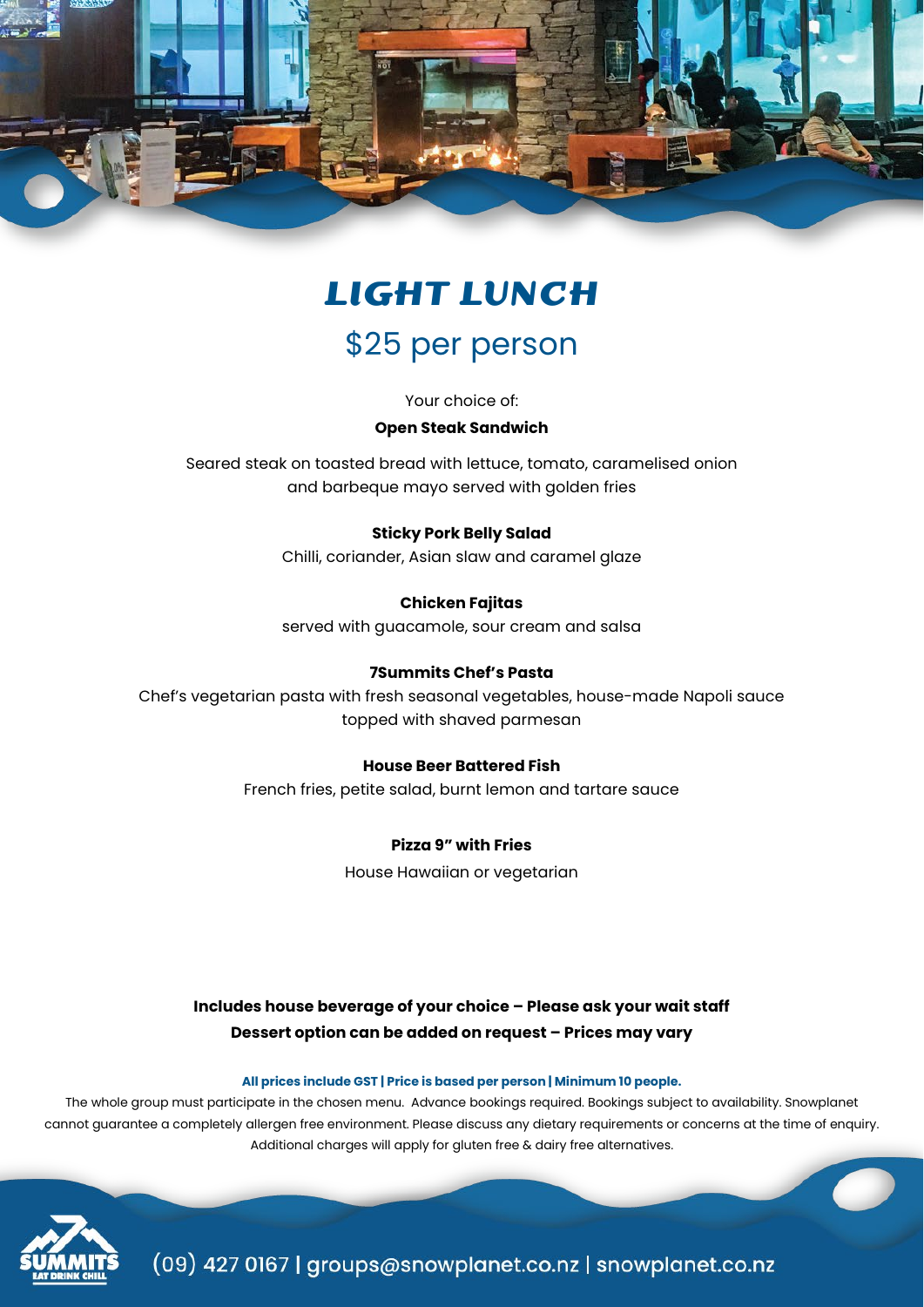

# **SET MENU**

# \$99 per person

On the table to share – warm rustic bread rolls with herb butter & relish

# **Entrée your choice of:**

Sticky pork belly salad - chilli, coriander, Asian slaw and caramel glaze (GF, DF) Pumpkin, feta and spinach frittata – with sundried tomatoes, super seeds, micro salad and chutney  $(V)$ Miso salmon – kumara croquette, tempura green beans, sesame, and ponzu emulsion (DF)

# **Main your choice of:**

Pumpkin gnocchi - spinach, cherry tomato, kale, pine nuts, parmesan (V) Scotch fillet - sugar roasted smoked pomme frites, fricassee of portobello mushrooms, truffle butter, red wine jus (GF, DF)

Pan-seared market fish - crushed new season potatoes, blistered tomatoes, lemon caper crème fraiche (GF)

# **Dessert your choice of:**

*(All desserts are vegetarian)*

Handmade sorbet selection - champagne berry coulis, meringue snow, caramel crunch (GF, DF) Vanilla crème brûlée – with citrus compote and cream

New York style baked cheesecake - vanilla mascarpone with berry compote and cream

## **Includes house beverage of your choice – Please ask your wait staff**

**All prices include GST | Price is based per person | Minimum 10 people - Maximum 20 people.**

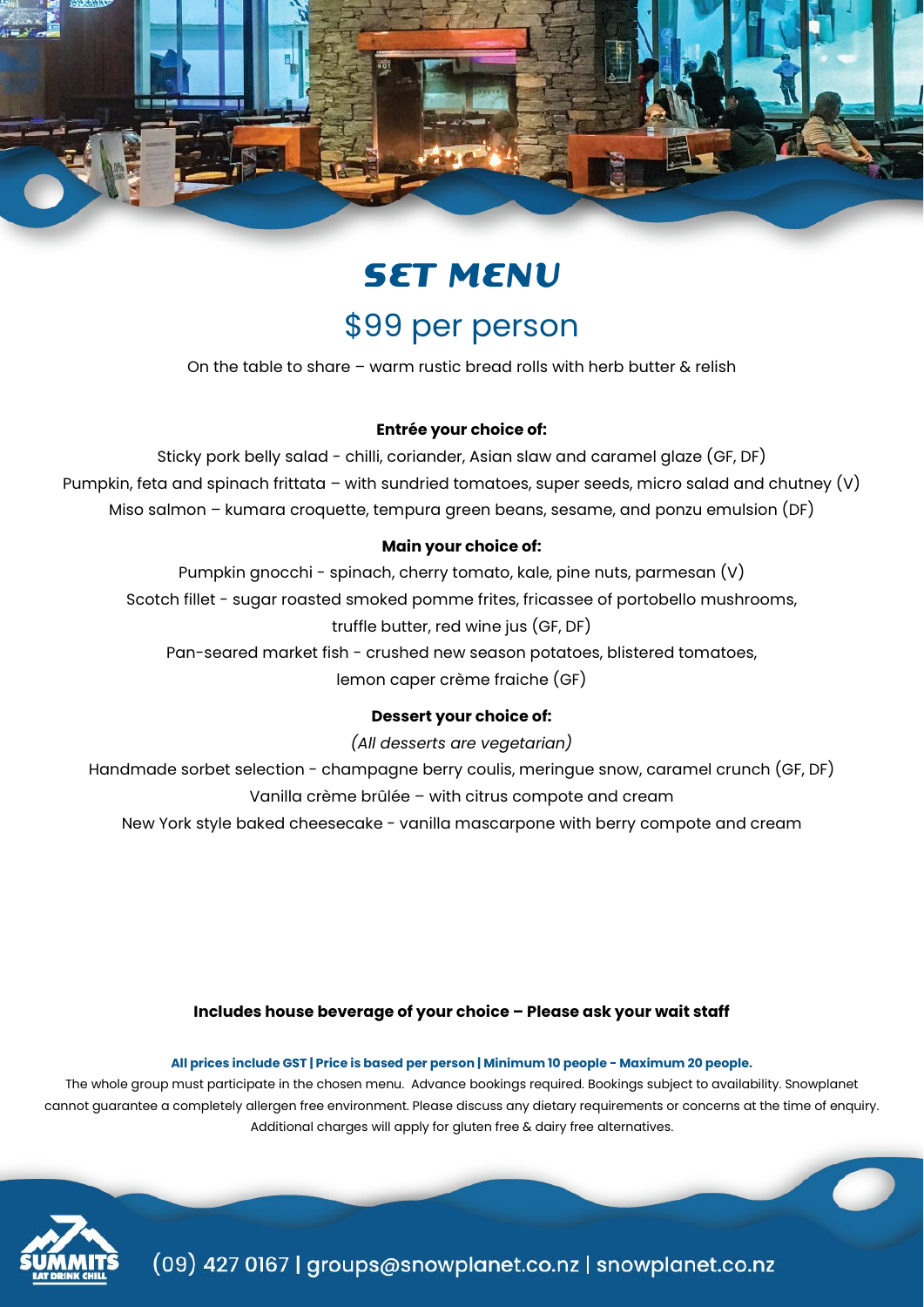

# **PLATED MENU**

# \$55 per person

## **On the table to share:**

Warm rustic bread rolls with herb butter & relish House salad bowls and steamed potatoes

#### **Your meal will be served with:**

Roasted beef with mustard herb crust and red wine jus (GF, DF) Medley of seasonal roasted vegetables Baked cauliflower and broccoli with three-cheese sauce Yorkshire pudding with gravy and house stuffing

# **To Finish:**

Dessert trio plate of; Individual pavlova with passionfruit and cream (GF, DF upon request) Mini cheesecake with berry coulis Chocolate brownie bites (GF)

#### **All prices include GST | Price is based per person | Minimum 20 people**

The whole group must participate in the chosen menu. Advance bookings required. Bookings subject to availability. Snowplanet cannot guarantee a completely allergen free environment. Please discuss any dietary requirements or concerns at the time of enquiry. Additional charges will apply for gluten free & dairy free alternatives.

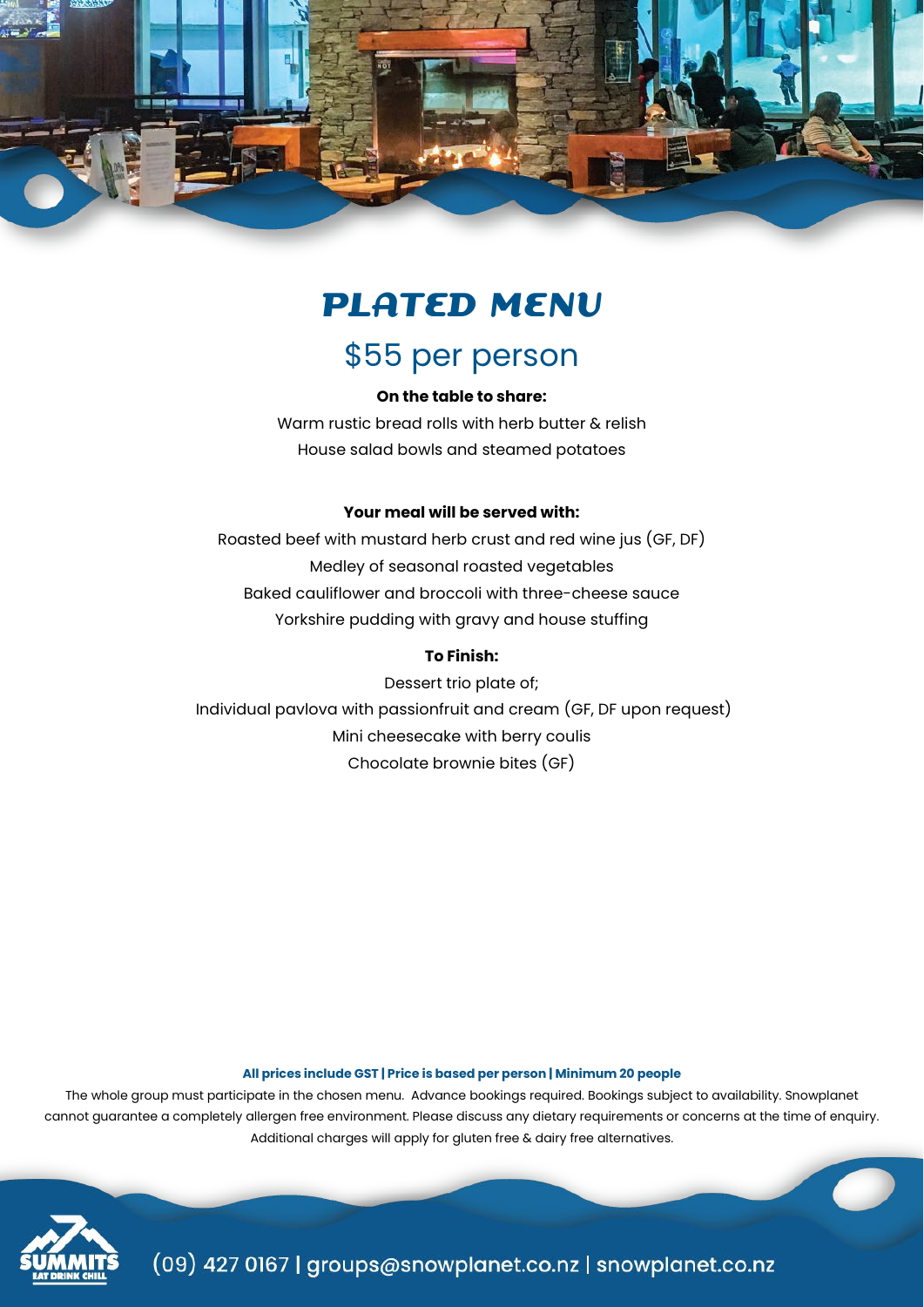

# **BUFFET MENU OPTION 1** \$59 per person

On the table to share – warm rustic bread rolls with herb butter & relish

Roasted beef with mustard herb crust and red wine jus (GF, DF) Roast chicken with apricot sauce (GF, DF)

Roasted root vegetable medley (GF, DF)

Gourmet baby potatoes with rosemary and thyme (GF, DF)

Seasonal green salad with mixed greens & red wine vinaigrette (GF, DF on request)

Snowplanet Greek salad with goat feta, Kalamata olives and tomatoes (GF, DF on request)

Baked apple pie with apple and cream (DF upon request)

Individual pavlova with passionfruit and cream (GF, DF upon request)

#### **All prices include GST | Price is based per person | Minimum 20 people.**

The whole group must participate in the chosen menu. Advance bookings required. Bookings subject to availability. Snowplanet cannot guarantee a completely allergen free environment. Please discuss any dietary requirements or concerns at the time of enquiry. Additional charges will apply for gluten free & dairy free alternatives.

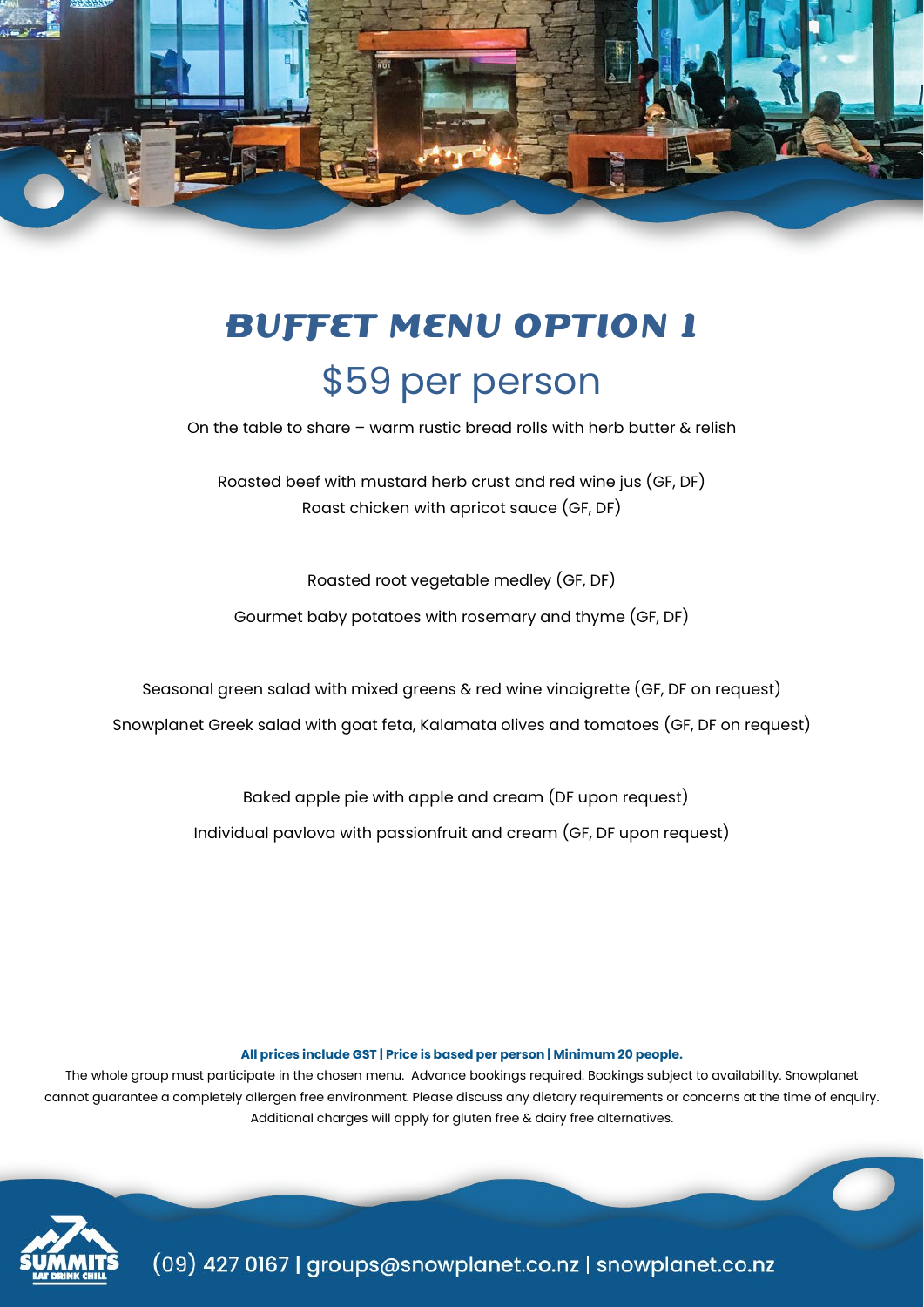

# **BUFFET MENU OPTION 2** \$69 per person

On the table to share – warm rustic bread rolls with herb butter & relish

Maple glazed champagne ham (GF, DF) Roasted beef with mustard herb crust and red wine jus (GF, DF) Roast chicken with apricot sauce (GF, DF)

Roasted root vegetable medley (GF, DF) Gourmet baby potatoes with rosemary and thyme (GF, DF) Baked cauliflower and broccoli with a three-cheese sauce (GF, DF upon request)

Seasonal green salad with mixed greens & red wine vinaigrette (GF, DF on request) Snowplanet Greek salad with goat feta, Kalamata olives and tomatoes (GF, DF on request)

> Baked apple pie with apple and cream (DF upon request) Individual pavlova with passionfruit and cream (GF, DF upon request) Gluten free brownie with chocolate sauce (GF, DF)

#### **All prices include GST | Price is based per person | Minimum 20 people.**

The whole group must participate in the chosen menu. Advance bookings required. Bookings subject to availability. Snowplanet cannot guarantee a completely allergen free environment. Please discuss any dietary requirements or concerns at the time of enquiry. Additional charges will apply for gluten free & dairy free alternatives.

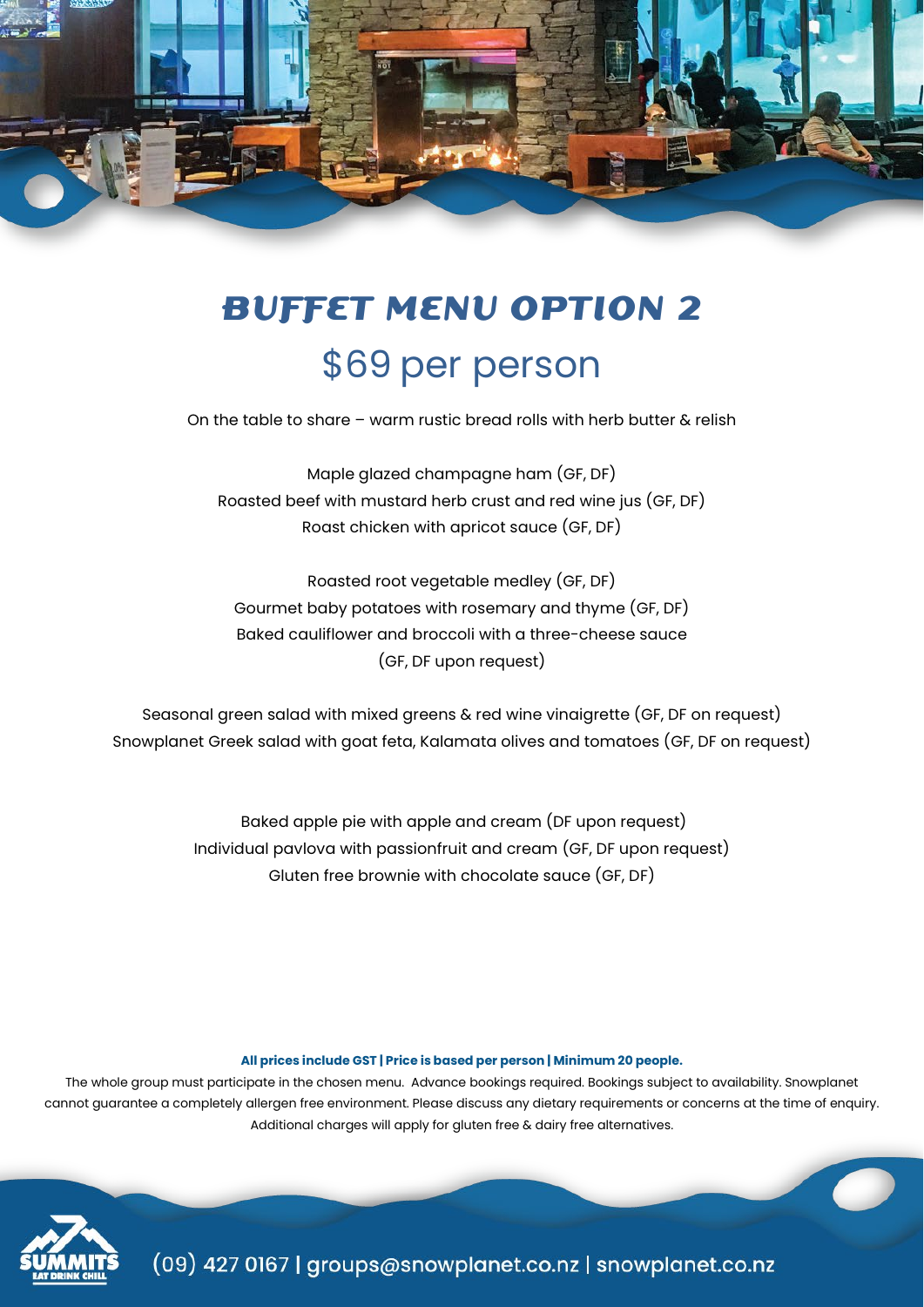

# **BUFFET MENU OPTION 3** \$79 per person

On the table to share – warm rustic bread Rolls with herb butter & relish

Maple glazed champagne ham (GF, DF) Roasted beef with mustard herb crust and red wine jus (GF, DF) Roast chicken with apricot Sauce (GF, DF)

Roasted root vegetable medley (GF, DF) Gourmet baby potatoes with rosemary and thyme (GF, DF) Baked cauliflower and broccoli with a three-cheese sauce (GF, DF upon request) Yorkshire pudding with fresh herbs and red wine jus (DF)

Seasonal green salad with mixed greens & red wine vinaigrette (GF, DF on request) Snowplanet Greek salad with heirloom tomatoes, goat feta and Kalamata olives (GF, DF on request) Penne pasta salad with roast pumpkin, smoked tomato and toasted Seeds (DF, GF upon Request)

> Baked apple pie with apple and cream (DF upon request) Individual pavlova with passionfruit and cream lime swirl Cheesecake and berry compote (GF, DF upon request) Gluten free brownie with chocolate sauce (GF, DF)

#### **All prices include GST | Price is based per person | Minimum 20 people.**

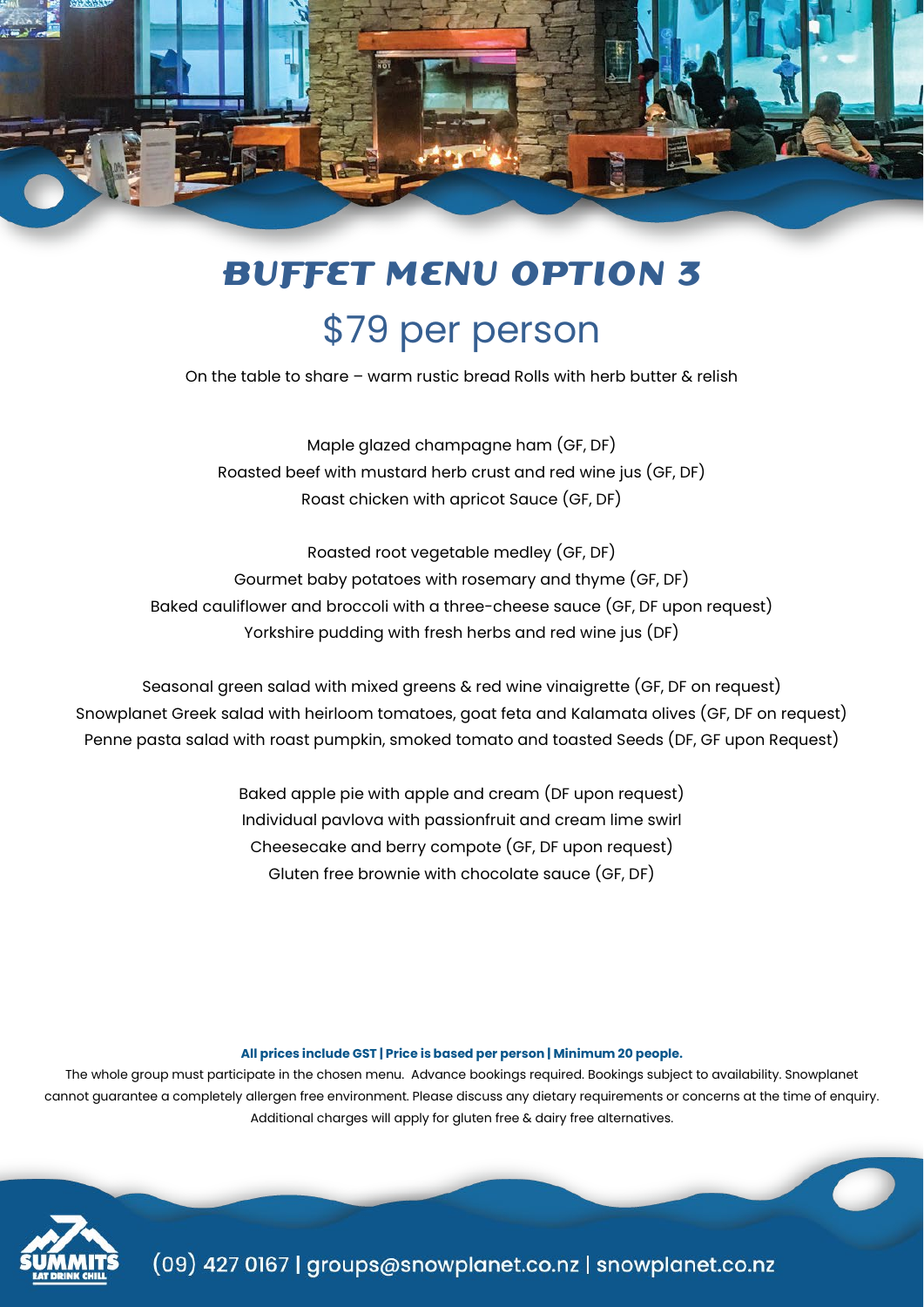

# **PLATTER OPTIONS**

# \$69 per platter

## **Fisherman's Platter:**

Salt & pepper squid, crumbed mussels and prawn twisters served with golden fries, lemon wedges, tartare sauce and tomato sauce

# **Asian Platter (V):**

Spring rolls, money bags, samosas and potato wedges served with soy sauce, sweet chilli sauce and aioli

## **Sushi Platter:**

Selection of vegetarian, salmon & avocado and chicken sushi rolls served with wasabi, pickled ginger and soy

# **Mini Savouries:**

Mince savouries, sausage rolls, spinach & feta quiches served with house chutney and tomato sauce

## **Sweet Platter:**

Assorted sweet muffins, Danishes and chocolate brownie bites

## **Fruit Platter:**

Seasonal fresh fruits and berries as available

# \$89 per platter

## **Antipasto Platter:**

Smoked salmon & spiced chorizo with field mushrooms, stuffed peppadews, brie, aged cheddar and olives served with hummus, house chutney and crackers

#### **All prices include GST | All platters serve approximately 8 people for nibbles.**

The whole group must participate in the chosen menu. Advance bookings required. Bookings subject to availability. Snowplanet cannot guarantee a completely allergen free environment. Please discuss any dietary requirements or concerns at the time of enquiry. Additional charges will apply for gluten free & dairy free alternatives.